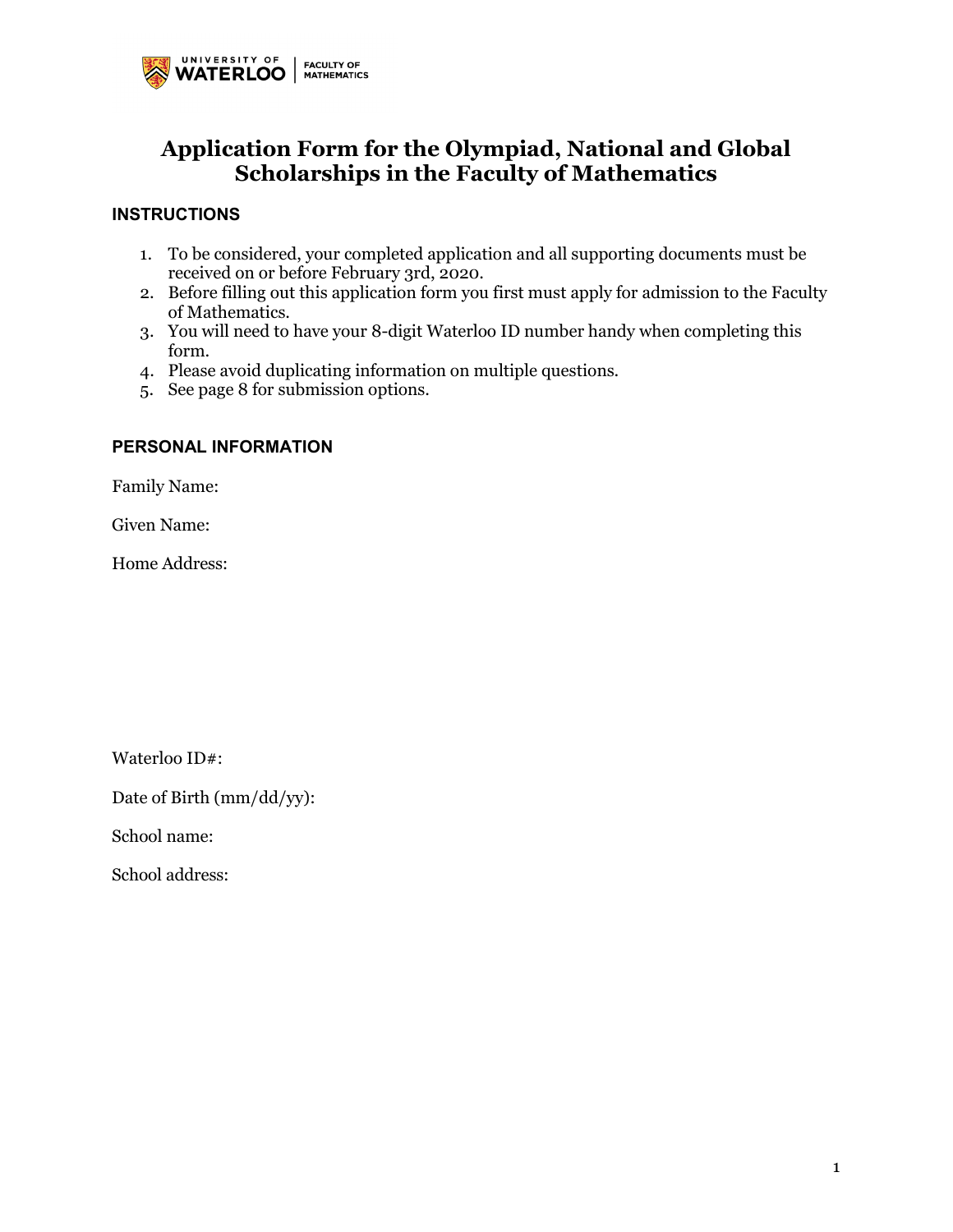

## **ENGLISH LANGUAGE REQUIREMENT**

Is your first language English? Check One: YES () NO (

 If no, have you been studying in an English-language school system for the past 4 or more years? Check One: YES  $\bigcap$  NO

If no to the above, please attach a copy of an accepted English-language test score.

Please see <u>uwaterloo.ca/math/ELR</u> for more information.

## **OLYMPIAD SCHOLARSHIP ELIGIBILITY**

Did you receive a medal at an International Mathematical Olympiad (IMO) or International Olympiad in Informatics (IOI) competition? Check One: YES  $\bigcap$  NO

 the table below. Attach a copy of your certificate(s). Competition If yes, specify the medal(s), the competition(s), the year(s) and the country you represented in

| <sup>1</sup> Competition |  | Medal   Year   Country Represented |
|--------------------------|--|------------------------------------|
|                          |  |                                    |
|                          |  |                                    |
|                          |  |                                    |

## **NATIONAL OR GLOBAL SCHOLARSHIP ELIGIBILITY**

Please select one: Canadian Citizen or Permanent Resident

## **CURRENT COURSES**

 taken. Attach an official high school transcript. List all courses that you are taking this year. For each course, include the course code (name), the level, your interim grade (if known), and the name of the school where the course is being

| Course code (name) | Level | Interim grade<br>(if known) | Name of school |  |
|--------------------|-------|-----------------------------|----------------|--|
|                    |       |                             |                |  |
|                    |       |                             |                |  |
|                    |       |                             |                |  |
|                    |       |                             |                |  |
|                    |       |                             |                |  |
|                    |       |                             |                |  |
|                    |       |                             |                |  |
|                    |       |                             |                |  |
|                    |       |                             |                |  |
|                    |       |                             |                |  |
|                    |       |                             |                |  |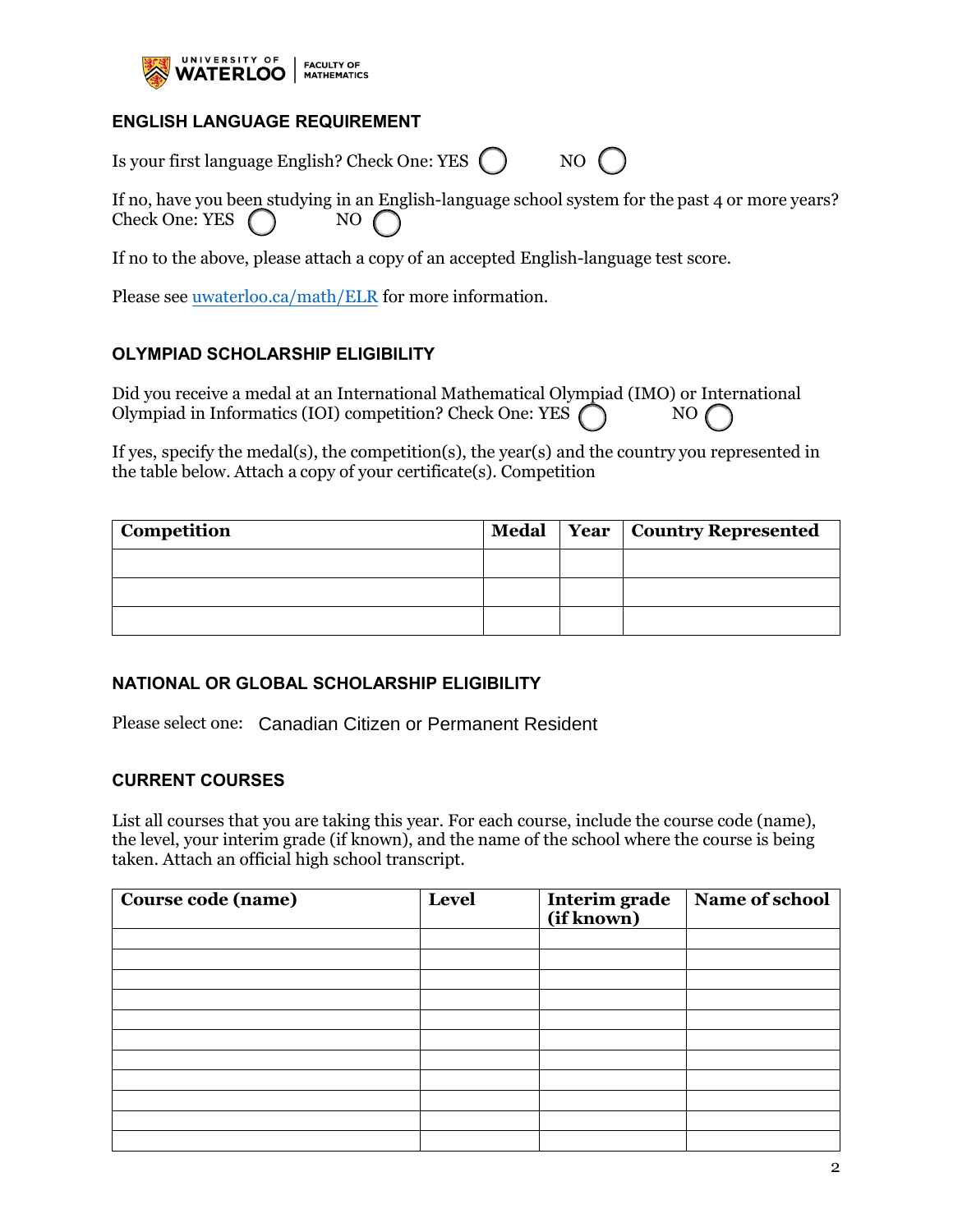

# **MATHEMATICAL ACTIVITIES**

 Provide the name, year, your score, your ranking (if known) and the awards or certificates you List all mathematics competitions or contests that you have written in the last three years. received as in the example given. Attach copies of all certificates received for all non-Canadian competitions only.

| Name of Competition/Contest | Year | <b>Score</b> | <b>Ranking</b> | Certificate(s)<br>/ Award(s)<br>Received |
|-----------------------------|------|--------------|----------------|------------------------------------------|
|                             |      |              |                |                                          |
|                             |      |              |                |                                          |
|                             |      |              |                |                                          |
|                             |      |              |                |                                          |
|                             |      |              |                |                                          |
|                             |      |              |                |                                          |
|                             |      |              |                |                                          |
|                             |      |              |                |                                          |
|                             |      |              |                |                                          |
|                             |      |              |                |                                          |
|                             |      |              |                |                                          |
|                             |      |              |                |                                          |
|                             |      |              |                |                                          |

 In the space below, describe the mathematical enrichment activities in which you have participated over the past three years (such as camps, math clubs, Olympiad training, etc.).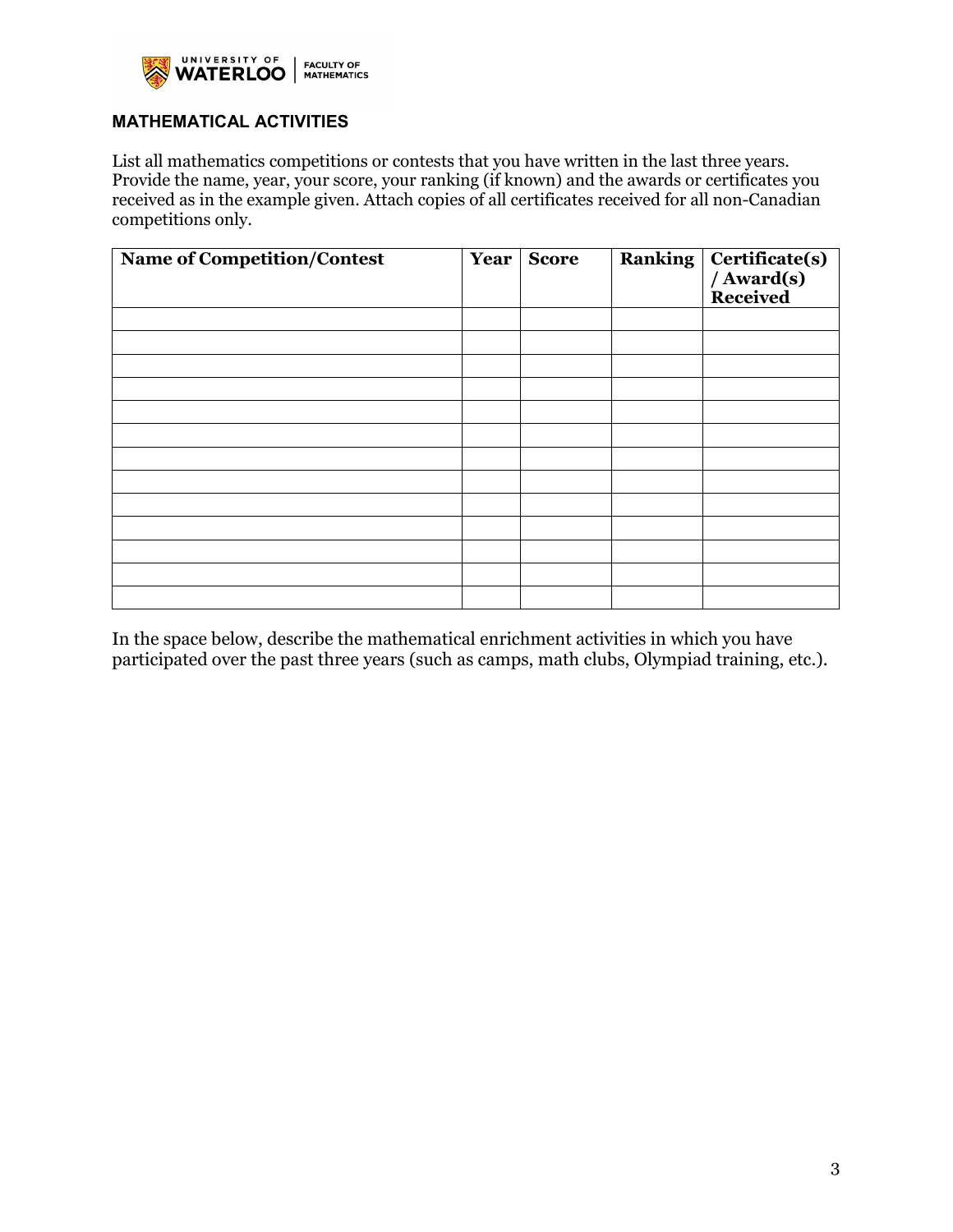

# **COMPUTING ACTIVITIES**

 the name, year, your score, your ranking (if known) and the awards or certificates you received List all computing competitions or contests that you have written in the last three years. Provide as in the example given. Attach copies of all certificates received for all non-Canadian competitions only.

| <b>Name of Competition/Contest</b> | Year | <b>Score</b> | <b>Ranking</b> | Certificate(s)<br>/ Award(s)<br>Received |
|------------------------------------|------|--------------|----------------|------------------------------------------|
|                                    |      |              |                |                                          |
|                                    |      |              |                |                                          |
|                                    |      |              |                |                                          |
|                                    |      |              |                |                                          |
|                                    |      |              |                |                                          |
|                                    |      |              |                |                                          |
|                                    |      |              |                |                                          |
|                                    |      |              |                |                                          |
|                                    |      |              |                |                                          |
|                                    |      |              |                |                                          |
|                                    |      |              |                |                                          |
|                                    |      |              |                |                                          |
|                                    |      |              |                |                                          |

In the space below, describe the computing enrichment activities in which you have participated over the past three years (such as camps, computing clubs, Olympiad training, etc.).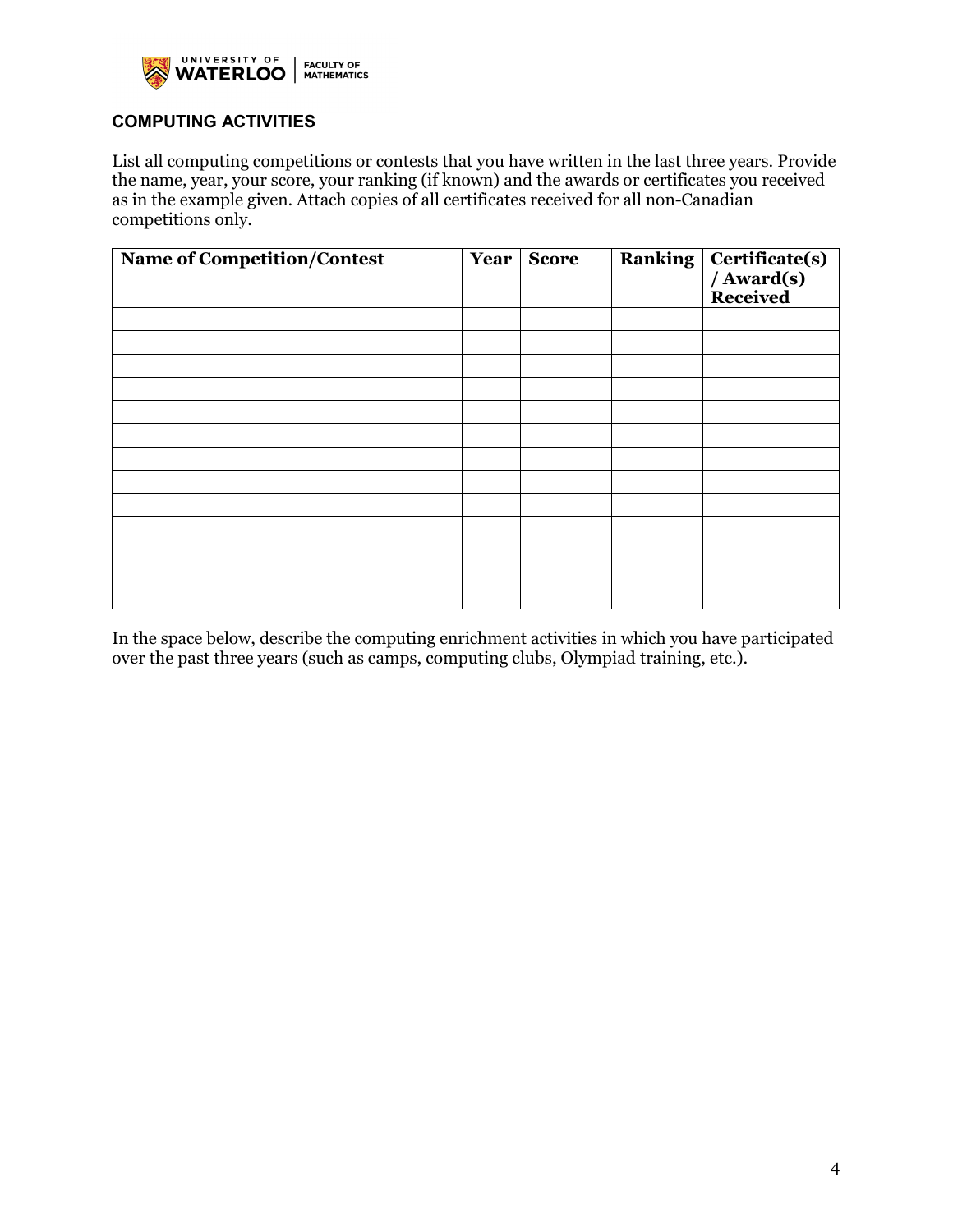

# **OTHER CONTESTS**

List all competitions or contests not related to mathematics or computing that you have written or entered in the past three years. Make sure to include the name and year of each event as well as your score and ranking.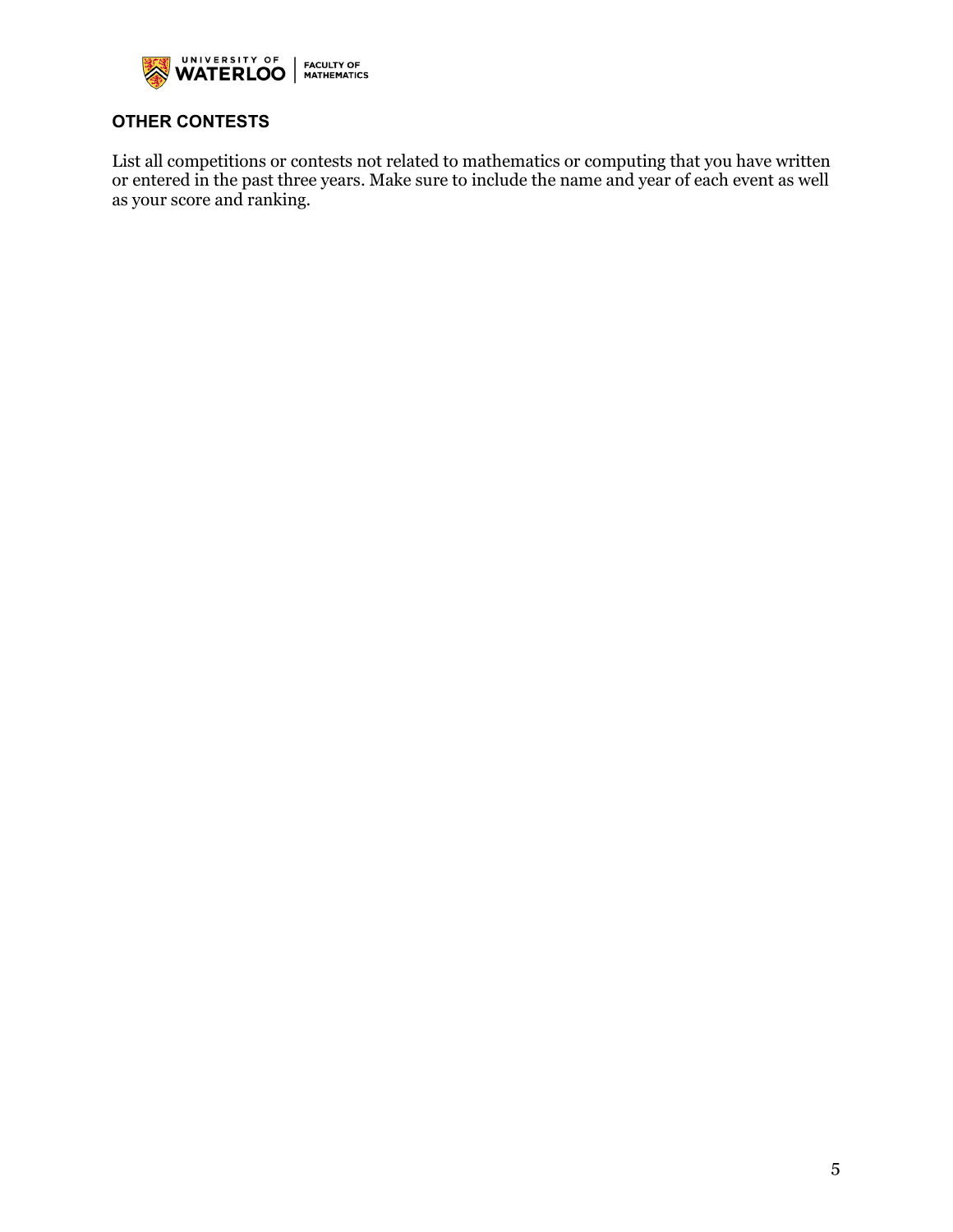

## **EXTRA-CURRICULAR ACTIVITIES**

List all extracurricular activities in which you have participated (such as athletics, music, drama, clubs, hobbies, work, etc.) in the past three years. Indicate the level of commitment by including the number of hours spent per week and the length of time involved with each activity.

| Activity | Hours/Week Weeks/year | <b>Start</b><br>date | <b>End date</b> |
|----------|-----------------------|----------------------|-----------------|
|          |                       |                      |                 |
|          |                       |                      |                 |
|          |                       |                      |                 |
|          |                       |                      |                 |
|          |                       |                      |                 |
|          |                       |                      |                 |
|          |                       |                      |                 |
|          |                       |                      |                 |
|          |                       |                      |                 |
|          |                       |                      |                 |
|          |                       |                      |                 |
|          |                       |                      |                 |
|          |                       |                      |                 |

 In the space below, for two or three of the activities listed above, please describe why they are important to you.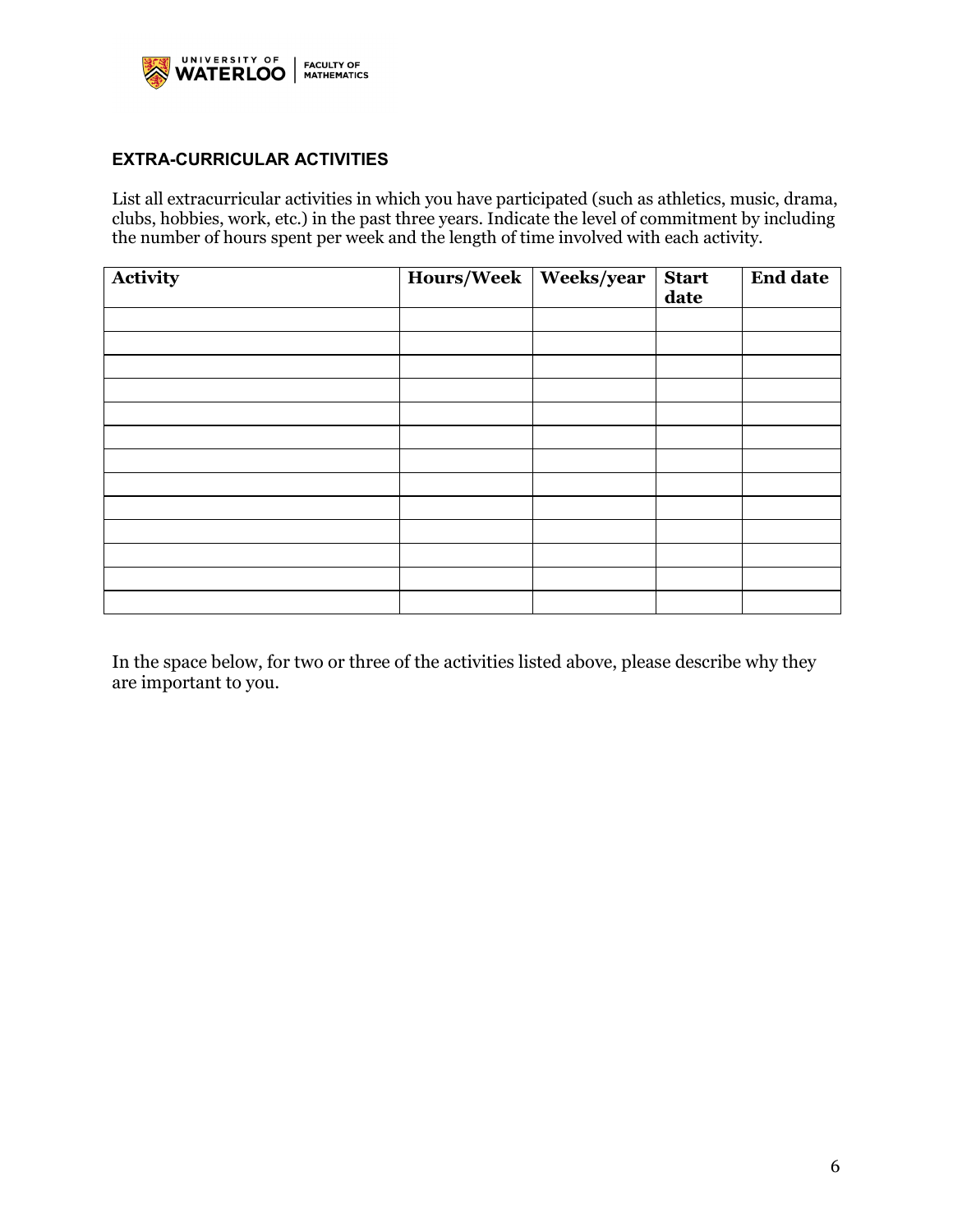

# **ADDITIONAL INFORMATION**

How can mathematics and computer science help improve the world for those most in need?

In the space below, please describe your long-term academic and career goals.